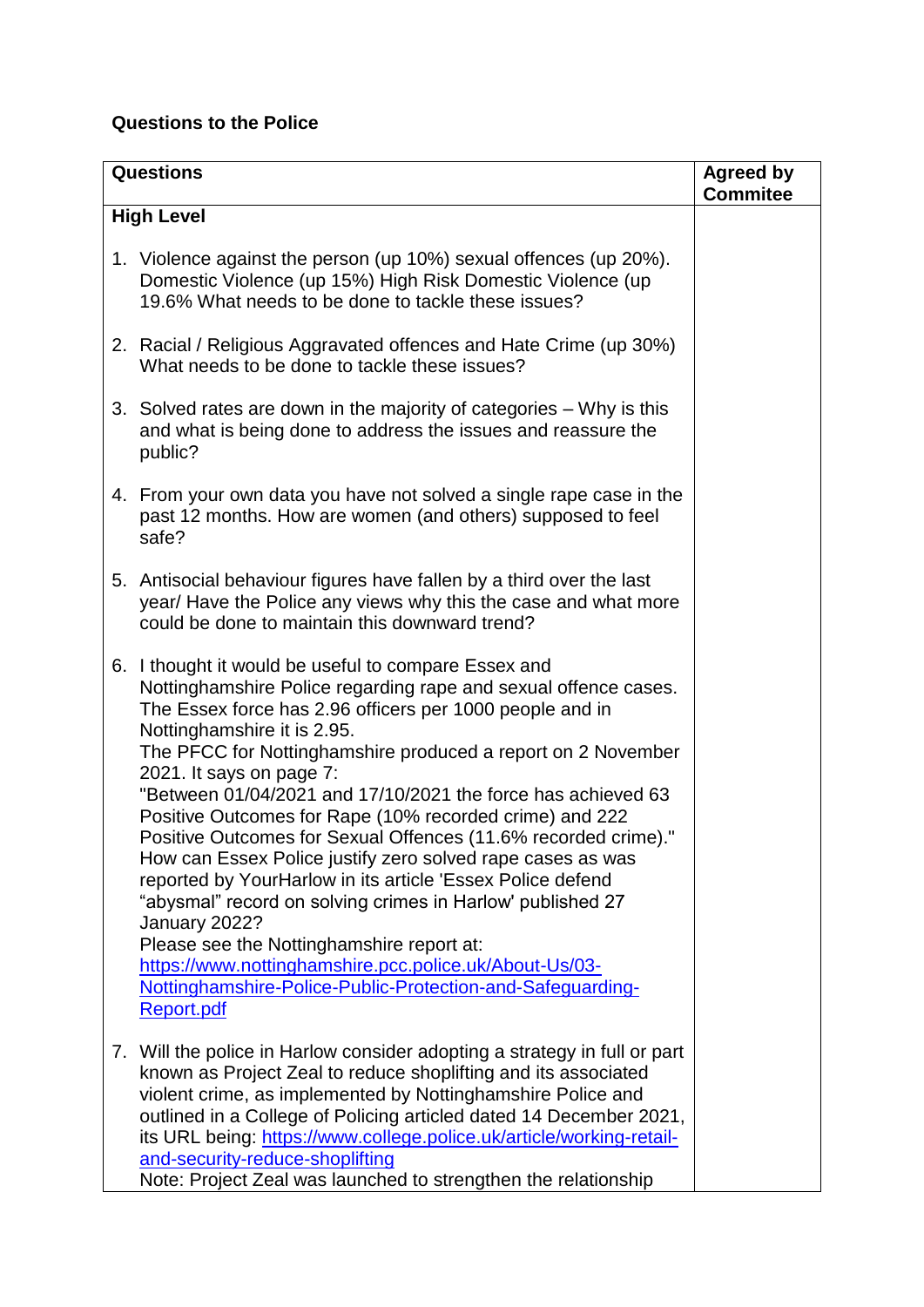technology to identify prolific offenders and tailoring policing solutions to tackle crime 8. According to stats on the police website [\(https://www.police.uk/pu/your-area/essex-police/harlow](https://www.police.uk/pu/your-area/essex-police/harlow-east/?tab=Statistics)[east/?tab=Statistics\)](https://www.police.uk/pu/your-area/essex-police/harlow-east/?tab=Statistics), for the last year, around 40% of crimes were concluded as "not able to prosecute suspect" and around another 20% of crimes were concluded as "unable to identify suspect". If I've understood this correctly, 60% of criminals get off with their crime, this doesn't include the ones where the Courts find someone not guilty. Why does this look so poor? As potential victims of crime is there more that can be done to prevent it in the first place and/or help ensure a successful prosecution? **Police Approach to Work** 9. With the rise in Violence/Racial-Religious/Domestic Abuse cases rising Itogether with cases being solved downl is it not time to put neighbourhood policing more visually available on a regular daily basis? Not just when police hold surgeries? 10.In my opinion drug taking at underpasses needs tackling. Underpasses are always near a kids park or kids playing field and the smell and sight is detrimental to the area and not something anyone wants their young kids exposed to. Electric Scooters need stopping more, they are silent and deadly and I fear it will not be long before a death occurs in Harlow because of electric scooters. Can you please do more to make the walking paths and cycling paths of this town more welcoming to all and more safe by looking at these issues, thank you. 11.What happened to the much advertised (at the time) Police tactic of having "on the beat" police on bicycles of a few years ago? It was very popular with the public and most people in general. I don't remember the scheme being officially abandoned, it seems to have just fizzled out. Mind you , this was back in the days when we had a properly resourced Police Service , so maybe I have just answered my own question 12.Why is there not a visible police presence around the town Terminus street & clockhouse areas seems to be going into the dark ages Friday & Saturday nights the level of anti social behaviour in town centre is bad yet no police about Surely now with rising levels of crime, 24 hour police station needs to reopen especially in a town of 85000 and growing Every estate should have a manned police office, the stow, staple & bushfair could really do with it Police should work with mobile security companies to secure

between retail, security and policing by sharing information, using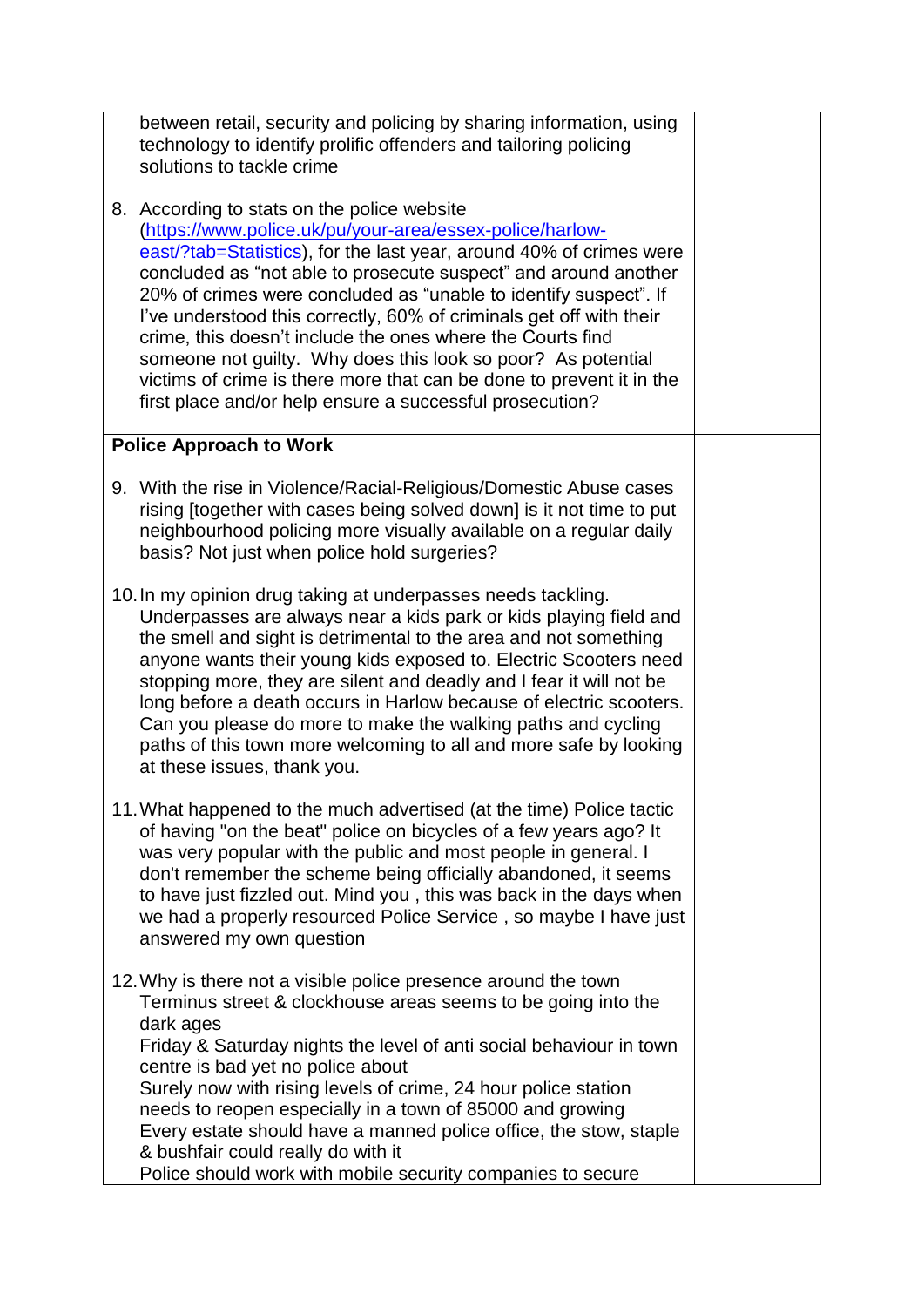| industrial estates & car parks<br>Can the police push for banning orders / exclusion orders from<br>town for persistent offenders<br>I'd like to see more police on foot walking the streets and like old<br>days on push bikes<br>With rising level of electric scooters, it would be good to see police<br>on them too to combat the dangerous scooter riders that blight the<br>streets<br>all police should be armed with minimum of a taser, and perhaps<br>an armed team be visible on the streets<br>Criminals have become used to lack of police presence, police & |  |
|-----------------------------------------------------------------------------------------------------------------------------------------------------------------------------------------------------------------------------------------------------------------------------------------------------------------------------------------------------------------------------------------------------------------------------------------------------------------------------------------------------------------------------------------------------------------------------|--|
| judiciary action<br>And know too well there's not enough police about                                                                                                                                                                                                                                                                                                                                                                                                                                                                                                       |  |
| 13. Over the past 50 years it seems that the authority and the regard<br>the police used to have has disappeared. The police take more<br>verbal and physical abuse than was ever thought would be the<br>case and they seem to have little protection from the laws and<br>lawmakers. What are your federations doing about this.                                                                                                                                                                                                                                          |  |
| 14. Currently the law in this country forbids the use of electric<br>scooters everywhere with the exception of use on private land.<br>Why is it then, that I am, on a daily confronted by irresponsible<br>users of these machines on public roads, footpaths and cycle<br>tracks. Many users are in the age bracket of 10-16. Can the local<br>force get these stupid machines removed and scrapped?<br>It just may help if signage is put in place to reinforce this.                                                                                                    |  |
| 15. I would like to ask. Why does it take so long to get cctv evidence?<br>because after 4 weeks it gets deleted and then the evidence had<br>gone and then you can't prosecute due to no evidence?                                                                                                                                                                                                                                                                                                                                                                         |  |
| 16. Her Majesty's Inspectorate of Probation commissioned 'A joint<br>thematic inspection of the criminal justice journey for individuals<br>with mental health needs and disorders' and reported their<br>findings on 17 November 2021 (see URL at end of this question).<br>Please explain what progress has been made locally or at county<br>level to implement the report's seven recommendations relevant<br>to the police that are listed below?                                                                                                                      |  |
| Local criminal justice services (police, CPS, courts, probation,<br>prisons) and health commissioners/providers should:<br>10. develop and deliver a programme of mental health<br>awareness-raising for staff working within criminal justice services.                                                                                                                                                                                                                                                                                                                    |  |
| This should include skills to better explain to individuals why they<br>are being asked questions about their mental health so that there<br>can be more meaningful engagement;                                                                                                                                                                                                                                                                                                                                                                                             |  |
| 11. jointly review arrangements to identify, assess and support<br>people with a mental illness as they progress through the Criminal<br>Justice System to achieve better mental health outcomes and<br>agree plans for improvement.                                                                                                                                                                                                                                                                                                                                        |  |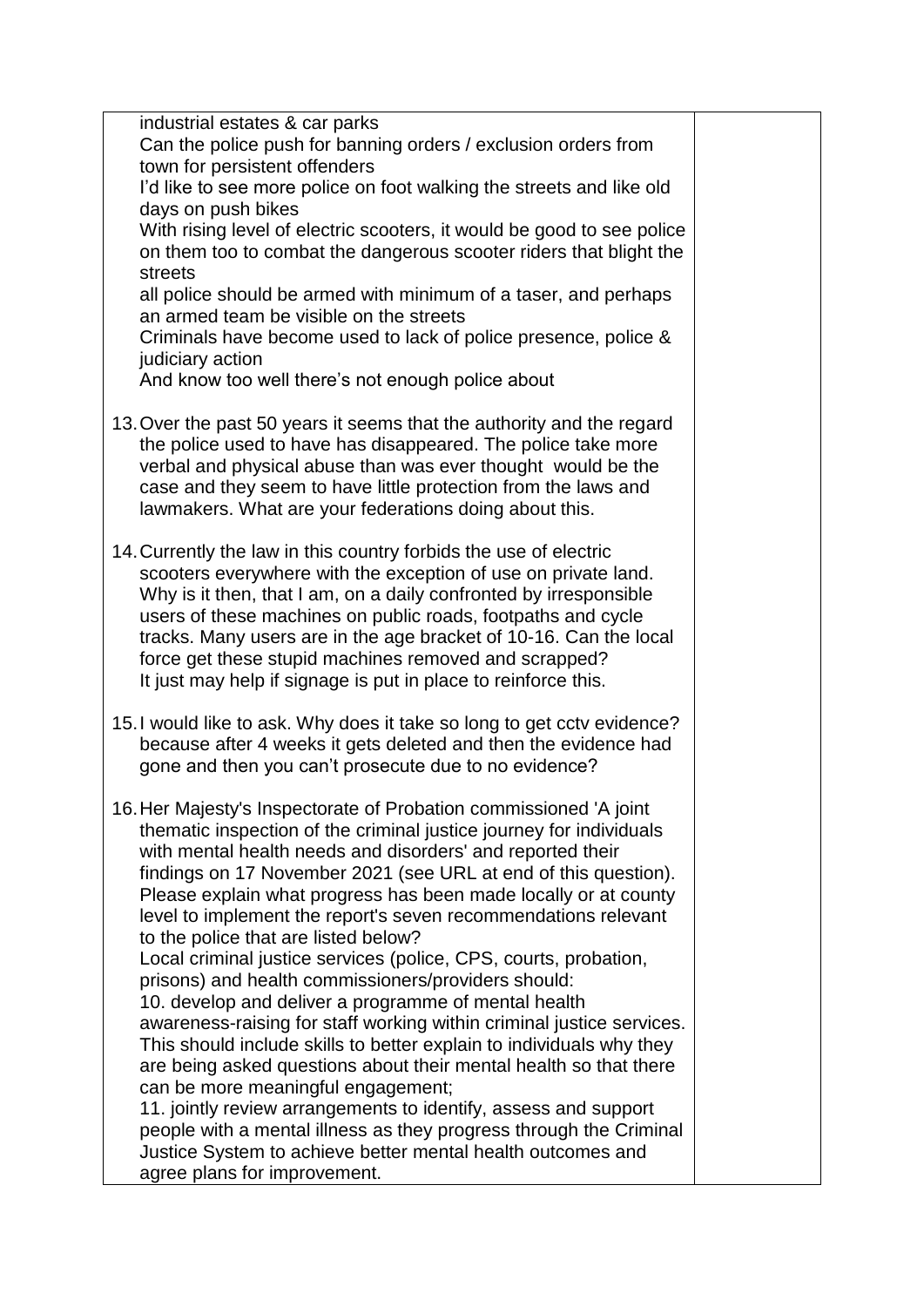| The police service should:<br>14. ensure that all dedicated investigative staff receive training on<br>vulnerability which includes inputs on responding to the needs of<br>vulnerable suspects (as well as victims). This should be<br>incorporated within detective training courses;<br>15. dip sample (outcome code) OC10 and OC12 cases to assess<br>the standard and consistency of decision making and use this to<br>determine any training or briefing requirements and the need for<br>any ongoing oversight;<br>16. review the availability, prevalence, and sophistication of<br>mental health flagging, to enhance this where possible, and to<br>consider what meaningful and usable data can be produced from<br>this;<br>17. assure themselves that risks, and vulnerabilities are properly<br>identified during risk assessment processes, particularly for<br>voluntary attendees. They must ensure that risks are appropriately<br>managed, including referrals to Healthcare Partners, Liaison and<br>Diversion and the use of appropriate adults;<br>18. Police leadership should review MG (manual of guidance)<br>forms to include prompts or dedicated sections for suspect<br>vulnerability to be included.<br>Link to report:<br>https://www.justiceinspectorates.gov.uk/hmiprobation/inspections/<br>a-joint-thematic-inspection-of-the-criminal-justice-journey-for-<br>individuals-with-mental-health-needs-and-disorders/ |  |
|---------------------------------------------------------------------------------------------------------------------------------------------------------------------------------------------------------------------------------------------------------------------------------------------------------------------------------------------------------------------------------------------------------------------------------------------------------------------------------------------------------------------------------------------------------------------------------------------------------------------------------------------------------------------------------------------------------------------------------------------------------------------------------------------------------------------------------------------------------------------------------------------------------------------------------------------------------------------------------------------------------------------------------------------------------------------------------------------------------------------------------------------------------------------------------------------------------------------------------------------------------------------------------------------------------------------------------------------------------------------------------------------------------------------------------------------------------|--|
|                                                                                                                                                                                                                                                                                                                                                                                                                                                                                                                                                                                                                                                                                                                                                                                                                                                                                                                                                                                                                                                                                                                                                                                                                                                                                                                                                                                                                                                         |  |
| <b>Site Specific Neighbourhood Issues</b>                                                                                                                                                                                                                                                                                                                                                                                                                                                                                                                                                                                                                                                                                                                                                                                                                                                                                                                                                                                                                                                                                                                                                                                                                                                                                                                                                                                                               |  |
| 17. What is being done about the incredible spike in vehicle thefts<br>from Newhall alone (12 in 12 months) 2 taken within 10 minutes of<br>one another. It keeps happening yet there is no increase in patrols<br>and only more incidents over here.                                                                                                                                                                                                                                                                                                                                                                                                                                                                                                                                                                                                                                                                                                                                                                                                                                                                                                                                                                                                                                                                                                                                                                                                   |  |
| 18. Is anything being done about the increasing number of cars<br>parking on and blocking pavements in residential areas,<br>particularly Church Langley                                                                                                                                                                                                                                                                                                                                                                                                                                                                                                                                                                                                                                                                                                                                                                                                                                                                                                                                                                                                                                                                                                                                                                                                                                                                                                |  |
| 19. I am a transgender women in Harlow Essex I don't feel safe at all I<br>get hassle when using the toilets and in some shops                                                                                                                                                                                                                                                                                                                                                                                                                                                                                                                                                                                                                                                                                                                                                                                                                                                                                                                                                                                                                                                                                                                                                                                                                                                                                                                          |  |
| 20. Speed checks needed down Elizabeth Way/Herons Wood. Far too<br>many speeding vehicles and HGVs                                                                                                                                                                                                                                                                                                                                                                                                                                                                                                                                                                                                                                                                                                                                                                                                                                                                                                                                                                                                                                                                                                                                                                                                                                                                                                                                                      |  |
| 21. Is there any reason why Potter Street from prentice place to miller<br>and carter cannot have speed cameras or speed humps as I have<br>lived on this road for 20years and the traffic does not take any<br>notice of speed limits. Most traffic uses this as a rat run to avoid<br>traffic going up to m11 roundabout many years ago there were<br>often speed traps by the white horse pub but these seem to have<br>gone by the way                                                                                                                                                                                                                                                                                                                                                                                                                                                                                                                                                                                                                                                                                                                                                                                                                                                                                                                                                                                                              |  |